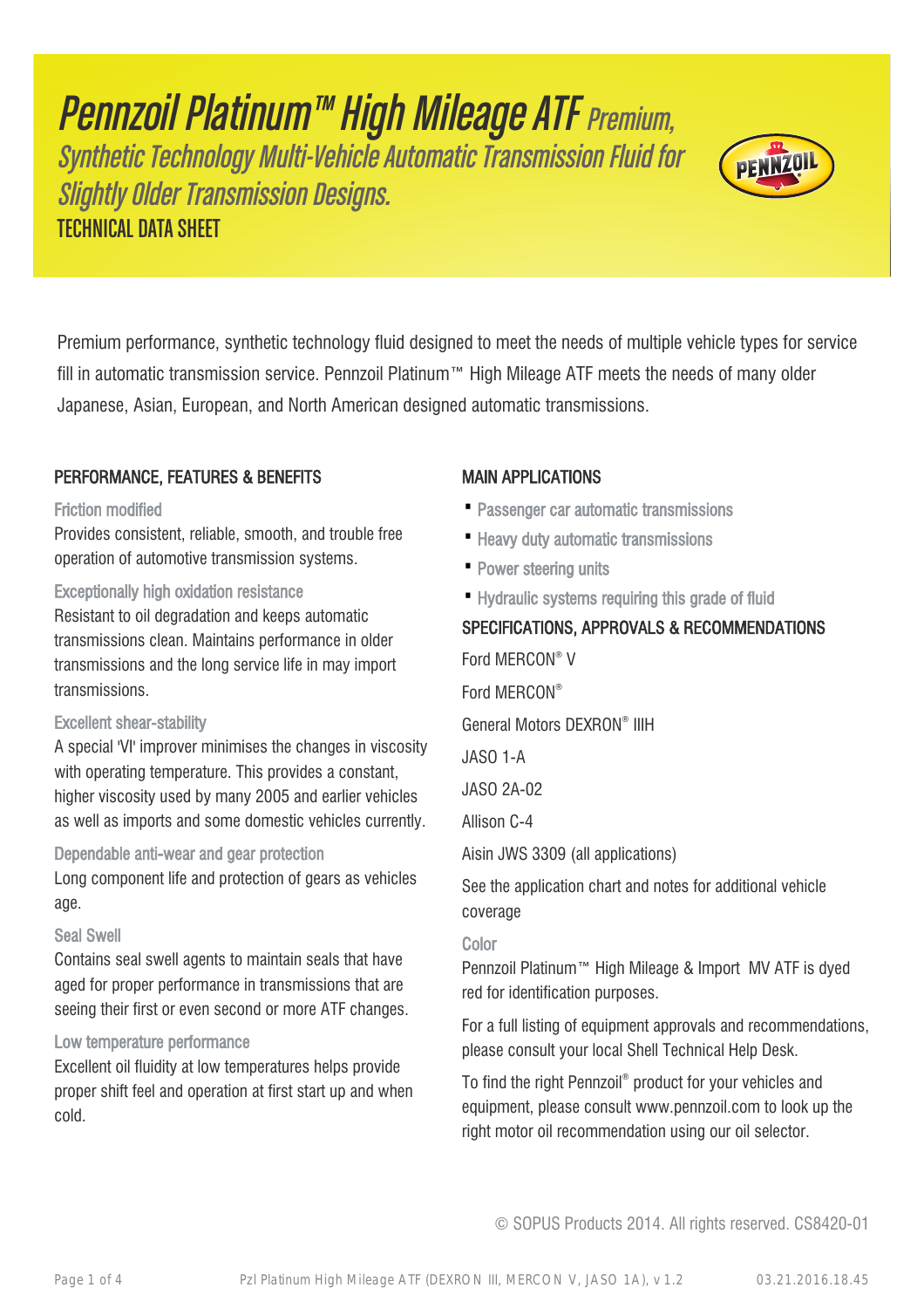# Pennzoil Platinum<sup>™</sup> High Mileage ATF Premium, Synthetic Technology Multi-Vehicle Automatic Transmission Fluid for Slightly Older Transmission Designs.

# TYPICAL PHYSICAL CHARACTERISTICS

| <b>Properties</b>          |                                               |                    | <b>Method</b>   | Pennzoil Platinum™ High<br><b>Mileage ATF</b> |
|----------------------------|-----------------------------------------------|--------------------|-----------------|-----------------------------------------------|
| <b>Kinematic Viscosity</b> | $@ - 40^{\circ}C$ (-<br>$40^{\circ}$ F)       | mPa.s              | ASTM D2983      | 12 000                                        |
| <b>Kinematic Viscosity</b> | @100 $\mathrm{^{\circ}C}$<br>$(212^{\circ}F)$ | mm <sup>2</sup> /s | ASTM D445       | 7.2                                           |
| <b>Density</b>             | @15 $^{\circ}$ C<br>(59ºF)                    | kg/l               | ASTM D1298      | 0.842                                         |
| Flash Point (COC)          |                                               | $^0C$              | <b>ASTM D92</b> | 190                                           |

These characteristics are typical of current production. While future production will conform to Pennzoil's® specification, variations in these characteristics may occur.

# HEALTH, SAFETY & ENVIRONMENT

## Health and Safety

Pennzoil Platinum™ High Mileage ATF is unlikely to present any significant health or safety hazard when properly used in the recommended application and good standards of personal hygiene are maintained.

Avoid contact with skin. Use impervious gloves with used oil. After skin contact, wash immediately with soap and water.

Guidance on Health and Safety is available on the appropriate Material Safety Data Sheet (MSDS), which can be obtained from www.epc.shell.com

## Protect the Environment

Take used oil to an authorised collection point. Do not discharge into drains, soil or water.

# ADDITIONAL INFORMATION

## Advice

Advice on applications not covered here may be obtained from your Shell Lubricants distributor representative or Shell Technical Help Desk.

Application Table

| <b>Manufacturer</b> | <b>Fluid</b><br>Specification | <b>Manufacturer</b> | <b>Fluid</b><br>Specification                                       |
|---------------------|-------------------------------|---------------------|---------------------------------------------------------------------|
| Aisin               | <b>JWS 3309</b>               | Mercedes-<br>Benz   | Pre-1996                                                            |
| Allison             | $C-4$                         | Mini                | 83 2 0 402 42                                                       |
| Audi                | G 055 025-A2                  | Mitsubishi          | Diamond SP-II                                                       |
| Audi                | G 052 162-A1 Mitsubishi       |                     | Diamond SP-<br>Ш                                                    |
| <b>BMW</b>          | LA2634, ETL-<br>7045E         | Nissan/Infiniti     | Matic-D                                                             |
| <b>BMW</b>          | LT71141                       | Nissan/Infiniti     | Matic-J (Note<br>3)                                                 |
| Fiat                | 9.55550 AV                    | Nissan/Infiniti     | Matic-K                                                             |
| Ford                | <b>MERCON</b>                 | Porsche             | <b>JWS 3309</b><br>(Cayenne)                                        |
| Ford                | <b>MERCON V</b>               | Saab                | <b>JWS 3309</b><br>and 5 speed<br>automatics,<br>Transmax J,<br>tiv |
| Ford                | M2C138-CJ                     | Scion               | T-II, T-III, T-IV                                                   |
| Ford                | M2C166-H                      | Subaru              | ATF                                                                 |
| Ford                | M2C202-B                      | Subaru              | ATF-HP                                                              |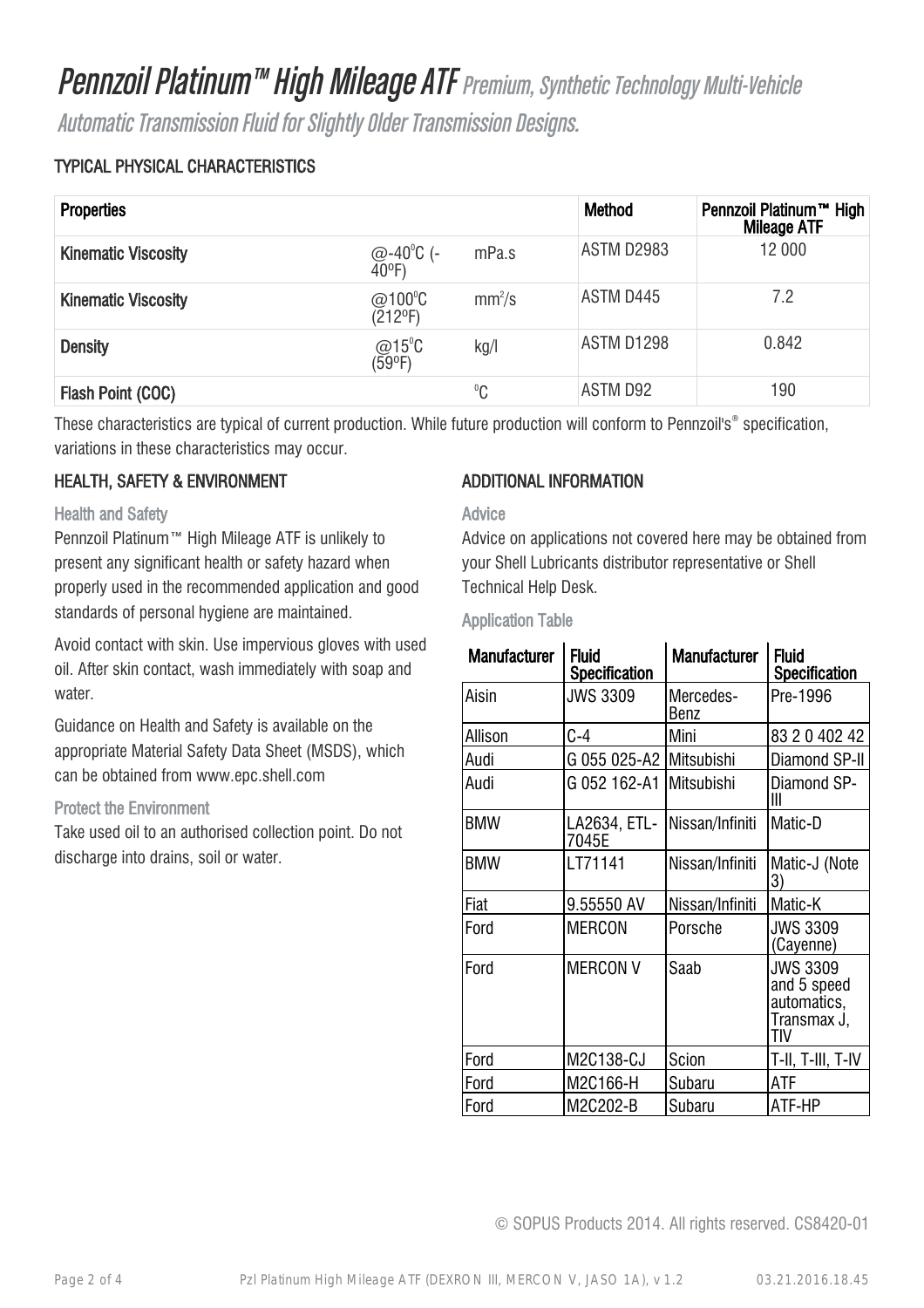# Pennzoil Platinum<sup>™</sup> High Mileage ATF Premium, Synthetic Technology Multi-Vehicle

Automatic Transmission Fluid for Slightly Older Transmission Designs.

| <b>Manufacturer</b> | <b>Fluid</b><br>Specification                                    | <b>Manufacturer</b> | <b>Fluid</b><br>Specification                                |
|---------------------|------------------------------------------------------------------|---------------------|--------------------------------------------------------------|
| Ford                | WSS-<br>M2C924-A<br>(JWS 3309 in<br>Five Hundred<br>and Montego) | Suzuki              | <b>Dexron III</b>                                            |
| Ford                | M2C922-A1                                                        | Texaco              | ETL-7045E,<br>N402                                           |
| GM                  | Type A, Suffix<br>А                                              | Toyota              | Type T-II                                                    |
| GM/Saturn           | 9986195<br>(JWS 3309)                                            | Toyota              | Type T-III, and<br>where a<br>Dexron III fluid<br>is allowed |
| GM                  | <b>DEXRON</b>                                                    | Toyota/Lexus        | Type T-IV                                                    |
| GM                  | <b>DEXRON-II</b>                                                 | Voith               | 55.6335.32<br>(G607,<br>G1363) Voith<br>DIWA $#013S$         |
| GM                  | <b>DEXRON-IID</b>                                                | Volvo               | JWS 3309, 5<br>speed<br>Automatics,<br>TE-ML 09/11           |
| GM                  | DEXRON-IIIG,<br>IIIH                                             | Volvo               | Volvo 1273.41<br>and 97340                                   |
| Honda/Acura         | Premium                                                          | Various             | ZF TE-ML 14B                                                 |
| Honda/Acura         | ATF-Z1                                                           | Various             | ZF TE-ML 16L                                                 |
| Hyundai             | SP-II or SP-III                                                  | Various             | <b>JWS-3309</b>                                              |
| <b>Idemitsu</b>     | K17                                                              | VW                  | G 055 25-A2,<br>TL-5612, TL-<br>52162                        |
| <b>Isuzu</b>        | SCS, ATF-II,<br>ATF-III,<br>Genuine                              | ΖF                  | TE-ML 02F                                                    |
| JAS0                | JASO 1A                                                          | ΖF                  | TE-ML 03D                                                    |
| Kia                 | SP-II or SP-III                                                  | ΖF                  | TE-ML 04D                                                    |
| Kia                 | ATF Red I-K                                                      | ΖF                  | <b>TE-ML 09</b>                                              |
| <b>MAN</b>          | 339F Ty V-1,<br>V-2, Z-1, Z-2,<br>$Z-3$                          | ZF                  | TE-ML 11A                                                    |
| Mazda               | <b>ATF M-111</b>                                                 | ΖF                  | <b>TE-ML</b><br>14A/14B/14C                                  |
| Mazda               | atf MV                                                           | ΖF                  | TE-ML 16L                                                    |
| Mercedes-<br>Benz   | Sheet 236.1,<br>236.2, 236.5,<br>236.6, 236.7,<br>236.9, 236.10  | ΖF                  | TE-ML 17C                                                    |

Application Exceptions

1) Pennzoil Platinum™ High Mileage ATF should not be used where type F fluids are recommended; check application manual if the vehicle is one of the following: Datsun/Nissan pre